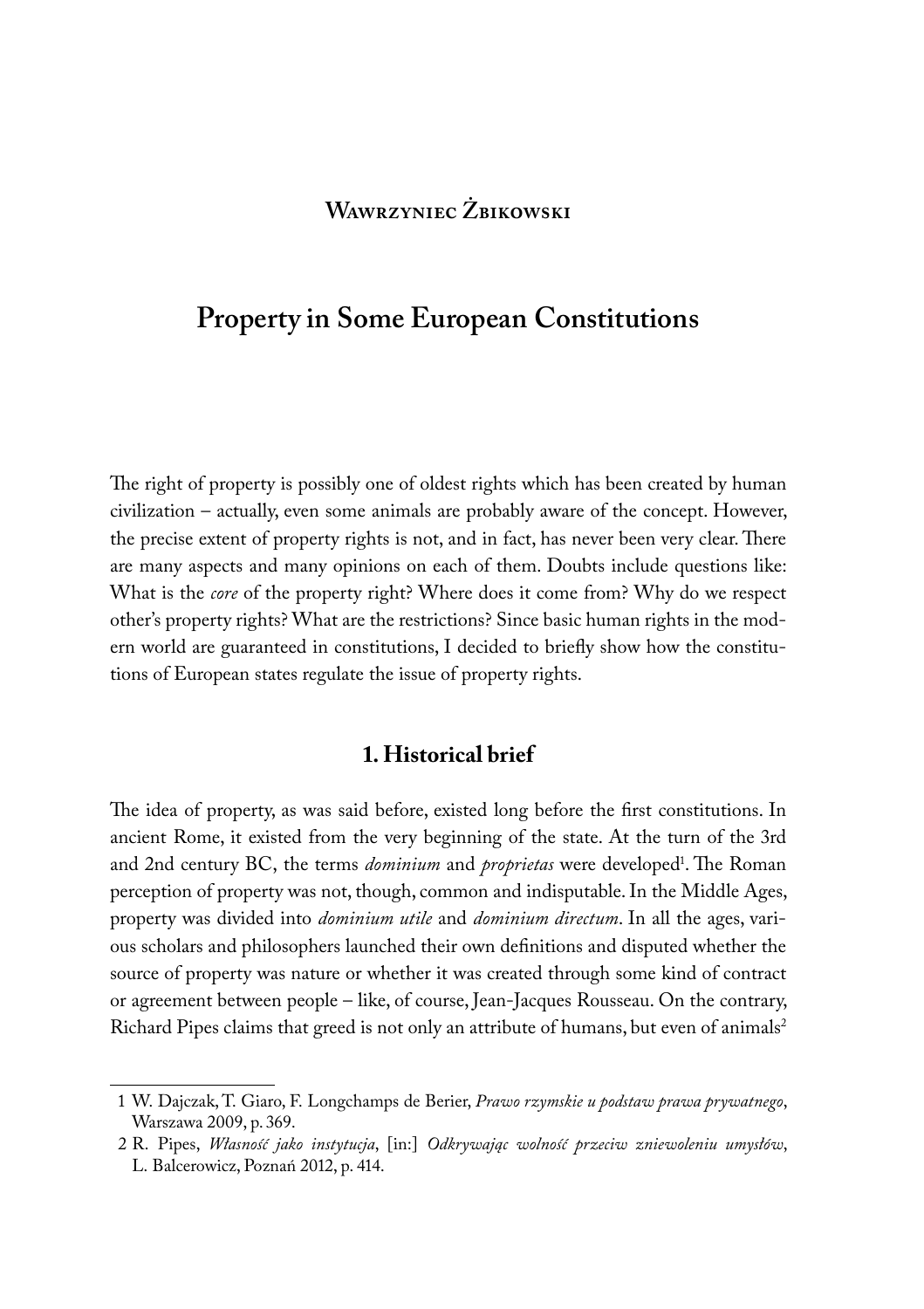and, of course, children<sup>3</sup>. Edward Adamson Hoebel, professor of anthropology, said that property is a universal attribute of human culture, which was a criticism of the ideas of some kind of *golden age*, a period of human history when everything was common and people lived in prosperity<sup>4</sup>. Opinions on property are very diverse: Adam Smith valued property so much, that in his opinion *civil government* (…) *is instituted for the security of property*<sup>5</sup> . On the other hand, Karl Marx and Friedrich Engels in *The Communist Manifesto* supported total abolition of private property, which was one of the most important goals of future communist and socialist generations.

The first constitutions were deeply influenced by the liberal, *natural* concept of property. The constitutions of Pennsylvania and Virginia described the right to property as natural and fundamental6 . The French Declaration of Human and Civil Rights stated that *the right*  to Property is inviolable and sacred'. This first, liberal concept of property changed in the 19th century under the strong pressure of socialist and more moderate ideas. In the 20th century, in the Soviet Union and other communist states, private property was extremely limited, but after collapse of the communist system those countries generally withdrew from that radical course. As a conclusion to this section, I can say that the current status of property and its constitutional position is the effect of long-lasting disputes and experiments with various ideas and now we have a kind of compromise between the most radical of them.

## **2. The right of property in the Constitution of the Republic of Poland**

The right of property is mentioned in various articles of the constitution of the Republic of Poland8. According to the article 21, *The Republic of Poland shall protect ownership and the right of succession* and *expropriation may be allowed solely for public purposes and for just compensation*. Article 64 states that: *Everyone shall have the right to ownership, other property rights and the right of succession*. Under the next point of this article: *everyone, on an equal basis, shall receive legal protection regarding ownership, other property rights and the right of succession*. Article 46 concerns a forfeit, which is very limited: *Property may be forfeited only in cases specified by statute, and only by virtue of a final judgment of a court*.

Articles 20 and 21 of the Constitution of the Republic of Poland are part of chapter 1, describing the most important principles of the state. Article 20 states that *A social* 

6 W. Dajczak, T. Giaro, F. Longchamps de Berier, *op. cit.,* p. 348.

<sup>3</sup> R. Pipes, *op. cit.*, p. 422.

<sup>4</sup> *Ibidem*, p. 429.

<sup>5</sup> A. Smith, *An Inquiry into the Nature and Causes of the Wealth of Nations*, Library of Economics and Liberty, <http://www.econlib.org/library/Smith/smWN20.html>.

<sup>7</sup> *Ibidem*.

<sup>8</sup> Dz.U. 1997, No, 78, ilem 483.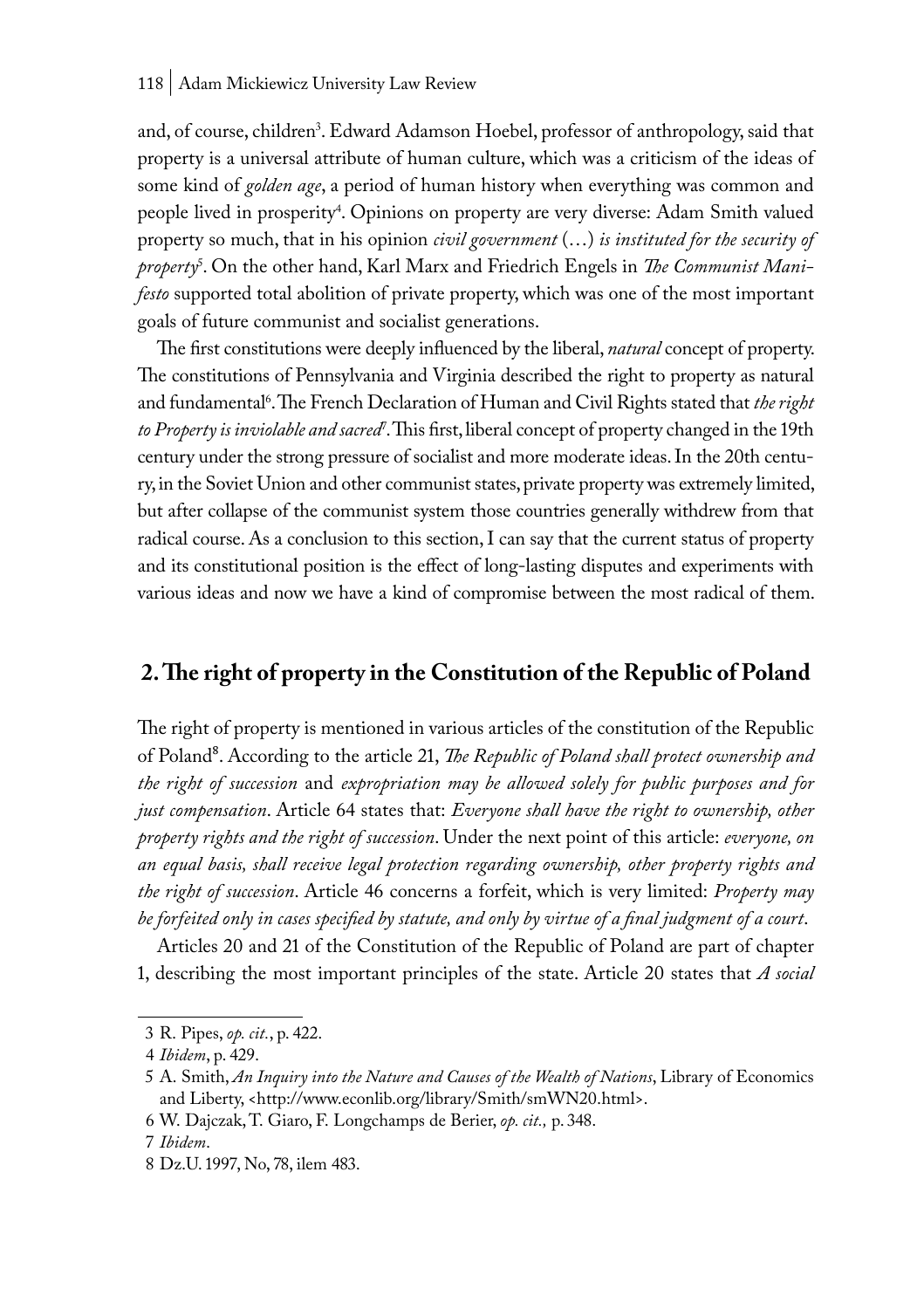*market economy, based on the freedom of economic activity, private ownership, and solidarity, dialogue and cooperation between social partners, shall be the basis of the economic system of the Republic of Poland* while according to article 21 *the Republic of Poland shall protect ownership and the right of succession* and, additionally, *expropriation may be allowed solely for public purposes and for just compensation* They both describe the right of property as a basic principle of the Polish economic system. Article 64, on the other hand, looks at it from the human rights perspective – therefore, property in the constitution of Poland has a dual character: it is first of all one of the state's principles and it is also one of the guaranteed human rights.

The term *property* is construed very widely, without categorisation of who the subject of that right is. However, judicial decisions made by the Constitutional Tribunal of the Republic of Poland are not straightforward and are sometimes inconsistent. Some problems concern the extent of the term *property* used in the aforementioned articles<sup>9</sup>, some others concern the *essence* of that term<sup>10</sup>, which has fundamental significance because of article 31, which comprises the following provision:

Any limitation upon the exercise of constitutional freedoms and rights may be imposed only by statute, and only when necessary in a democratic state for the protection of its security or public order, or to protect the natural environment, health or public morals, or the freedoms and rights of other persons. Such limitations shall not violate the essence of freedoms and rights

Enumeration of potential causes of limitation of rights is quite long, but at the same time it is limited by the requirement of non-violation of the *essence*. An example of such a violation is contained in the verdict of a Constitutional Tribunal from 12th January 2000: *if an object belonging to a proprietor causes losses, and the statute creates the obligation of keeping that object in a specific condition, it may be such a violation*11.

<sup>9</sup> D. Pokitko, Własność w Konstytucji III Rzeczypospolitej [online]. Repozytorium Uniwersytetu im. Adama Mickiewicza [access: 2013-10-28]. Available at: <https://repozytorium.amu. edu.pl/jspui/bitstream/10593/7030/1/13\_Dawid\_Pokitko\_W\_asno\_\_%20w%20Konstucji%20 III%20Rzeczypospolitej\_179-192.pdf>.

<sup>10</sup> *Ibidem*, p. 187.

<sup>11</sup> Verdict of a Constitutional Tribunal, P11/98.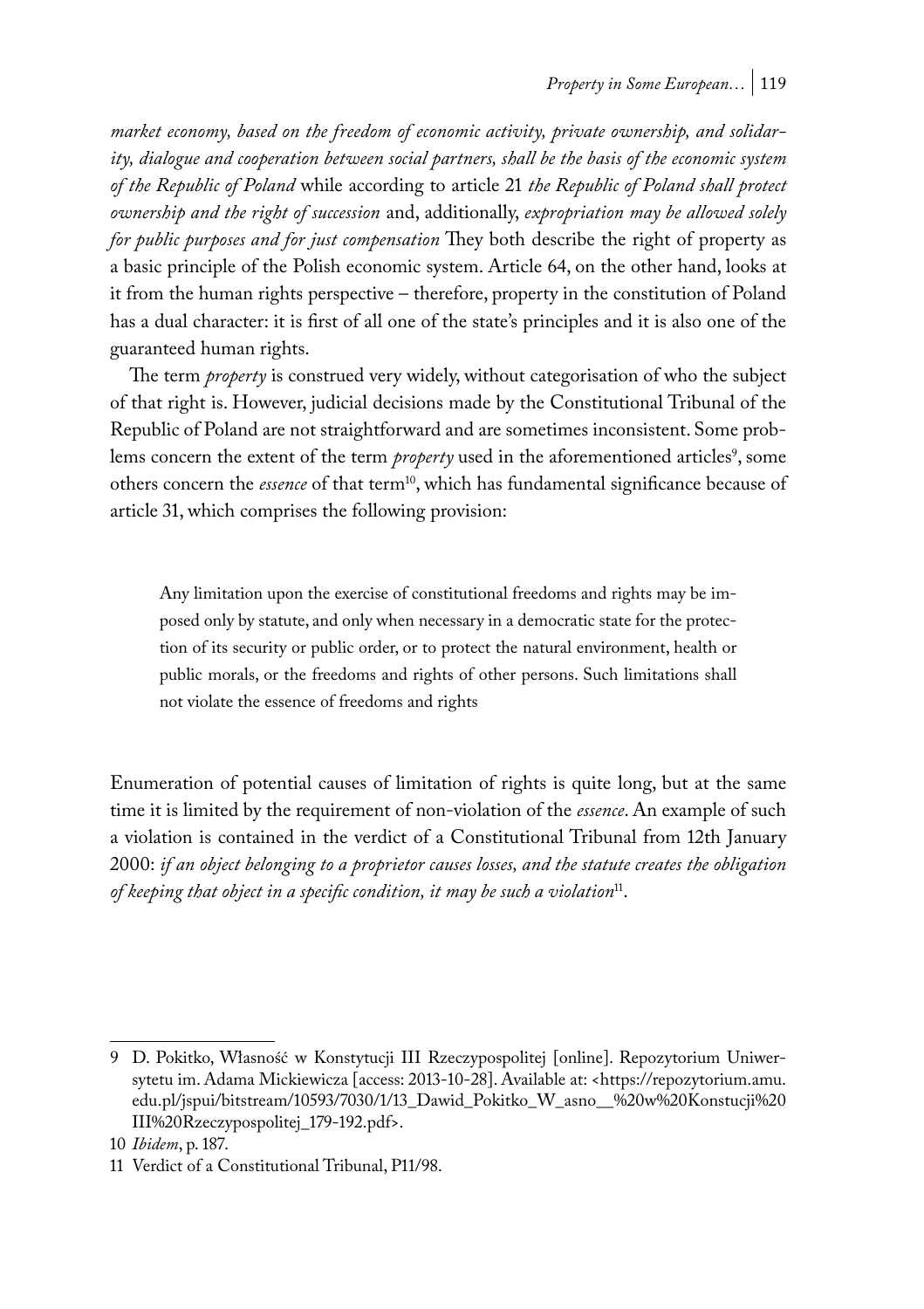## **3. The right of property in the Constitution of the Russian Federation**

The first significant point is article 17 of the Constitution of the Russian Federation: *In the Russian Federation human and civil rights and freedoms shall be recognized and guaranteed according to the universally recognized principles and norms of international law and this Constitution*. This may be treated as a referral, for example, to the Universal Declaration of Human Rights. Article 17 also states that *everyone has the right to own property alone as well as in association with others* and *no one shall be arbitrarily deprived of his property*.

Article 34 of the Constitution of the Russian Federation states as follows: *Everyone shall have the right to use freely his (her) abilities and property for entrepreneurial and other economic activity not prohibited by law*. The next article, 35, states that *the right of private property shall be protected by law*.

We can see ostensibly insubstantial, but meaningful differences: in the Polish constitution the right to property is described generally, without specifying its purpose; The Russian article 34 provides for the right to use property *for entrepreneurial and other economic activity*, which may lead to the question – what about activities that may be not recognized as one of those listed? Additionally, article 35 speaks not about *property*, but *private property* – which may be a serious limitation. The phrase *shall be protected by law* creates other doubts, since *protection by law* may be construed in many different ways, including ones that define that protection in a very limited way, which would not provide the necessary preservation. However, the following provisions must be also noted.They state that: *Everyone shall have the right to have property and to possess, use and dispose of it both individually and jointly with other person*, and, what is extremely important, *Nobody may be deprived of property except under a court order. Forced alienation of property for State requirements may take place only subject to prior and fair compensation.* This last provision must definitely be lauded as proper and very positive.

### **4. The right of property in other European constitutions**

The next constitution that I would like to present is the Basic Law for the Federal Republic of Germany. According to article 14 of this document, *Property and the right of inheritance shall be guaranteed. Their content and limits shall be defined by the laws*. It shows that some limits are unavoidable, but in any case they should be regulated by law. Additionally, according to article 19, *in no case may the essence of a basic right be affected*. However, exactly as in Poland, this *essence* (*Wesensgehalt*) has no commonly accepted definition<sup>12</sup>. What is interesting about the German Basic Law, is the fact that property is

<sup>12</sup> D. Pokitko, *op. cit.*, p. 186.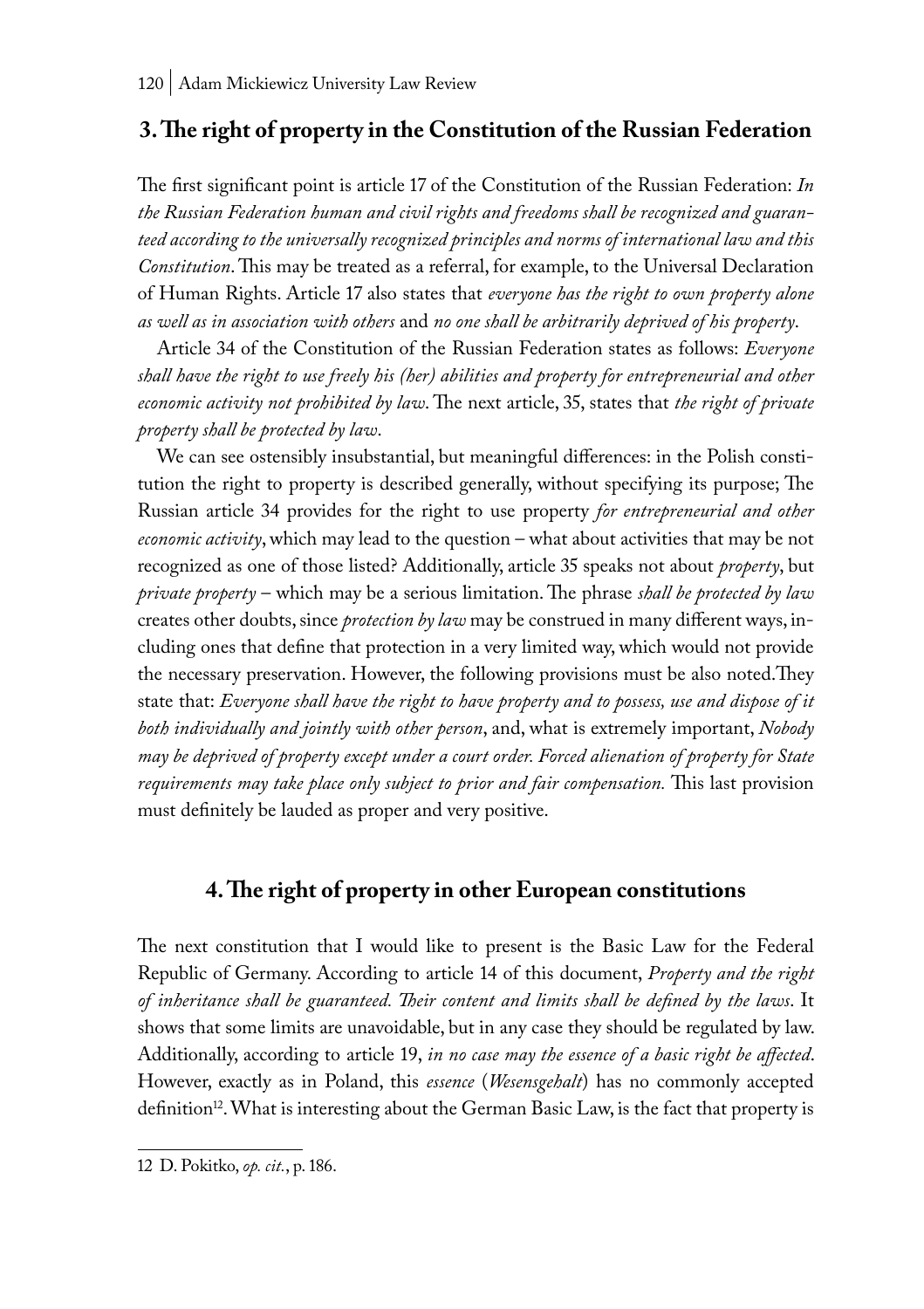mentioned in the article which concerns armed force – namely, article 87a. Protection of civilian property is described as one of the goals of the Armed Forces – which is rather rare.

The Constitution of France is rather exceptional: it does not describe fundamental rights directly. Of course, this doesn't mean that they are not protected. This protection, after a landmark decision by the Constitutional Council<sup>13</sup>, is provided by a referral included in the preamble, which makes references to the Declaration of the Rights of Man and of the Citizen. This document, created in the 18th century, has the status of legally binding law. Therefore, property is one of the rights that should be preserved by political associations (article 2), and subsequently is covered by article 17:

Since the right to Property is inviolable and sacred, no one may be deprived thereof, unless public necessity, legally ascertained, obviously requires it, and just and prior indemnity has been paid.

However, practice shows, that this *sanctification* does not mean that it is totally absolute – limitations and taxes are present in France just as in all other states – as Gerard Depardieu's case reveals, they may be even more severe than in other countries.

Great Britain is a country that has no single constitutional document, however, it does not mean that there is no constitution in Britain at all. It is embodied in documents, statutes, court judgments and other sources of British constitutional law. However, there is still no singled out *declaration of rights* as in other states. Therefore, those rights are guaranteed in Great Britain mainly thanks to international treaties that are binding upon the British government, like the European Convention on Human Rights; the most important British statute is the Human Rights Act, introduced in 199814.

Let us now move to slightly smaller states – firstly Belarus. According to article 44 of the constitution of Belarus *the State shall guarantee everyone the right of property and shall contribute to its acquisition*. That *contribution* is definitely a very original expression and leads to the question of why this is actually necessary in Belarus. The last part of this article states that: *the exercise of the right of property shall not be contrary to social benefit and security, or be harmful to the environment or historical and cultural treasures, or infringe upon the rights and legally protected interests of others* – which is a dangerous wicket, and may lead to uncontrolled expropriations.

Rather similar, but much better provisions are established in Armenia. According to article 31 of its Constitution:

<sup>13</sup> E. Gdulewicz, *System konstytucyjny Francji*, Warszawa 2000, p. 23.

<sup>14</sup> P. Sarnecki, *System konstytucyjny Zjednoczonego Królestwa Wielkiej Brytanii i Irlandii Północnej*, Warszawa 2009, p. 11.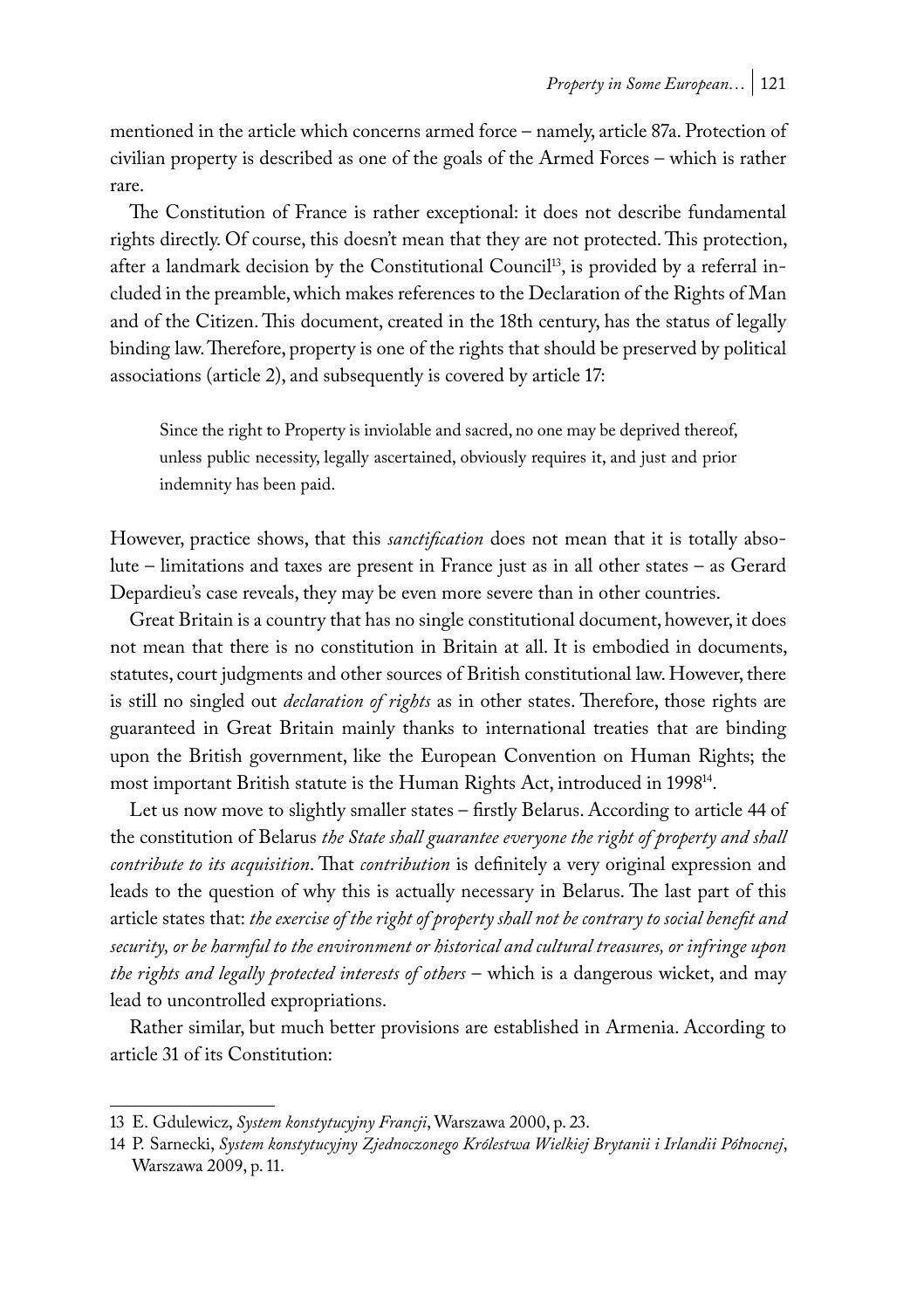Everyone shall have the right to freely own, use, dispose of and bequeath the property belonging to him/her. The right to property shall not be exercised to cause damage to the environment or infringe upon the rights and lawful interests of other persons, the society and the state. No one shall be deprived of property except for cases prescribed by law in conformity with the judicial procedure.

We can see that even if deprivation of property is theoretically possible, the necessity of lawful actions is much more highlighted; the voluntary actions of civil servants are excluded.

The last country that I would like to mention is the newest member of the European Union, Croatia. It's Constitution, in article 50, has an interesting determination:

In the interest of the Republic of Croatia, ownership may be restricted or rescinded by law, subject to indemnification equal to the market value of the pertinent property. Free enterprise and property rights may be exceptionally restricted by law for the purposes of protecting the interests and security of the Republic of Croatia, nature and the human environment and human health.

The Croatian Constitution does not have any other provisions directly connected to property; we can use the argument *a contrario* and thereupon find that ownership may not be restricted if this is not enforced by law, however, I believe that this is a weaker warranty than in the previously introduced constitutions.

### **5. The right of property in the European Convention on Human Rights**

There is one more document that should be discussed in this paper: this is the Protocol to the Convention for the Protection of Human Rights and Fundamental Freedoms (commonly known as the *European Convention on Human Rights*). Of course, this protocol is not a constitution. However, since it comprises obligations undertaken by almost all countries in Europe, it could have an impact upon the status of property in those states. There are only 6 articles in the mentioned protocol, and property is encapsulated in the first one. It states as follows:

Every natural or legal person is entitled to the peaceful enjoyment of his possessions. No one shall be deprived of his possessions except in the public interest and subject to the conditions provided by law and by the general principles of international law.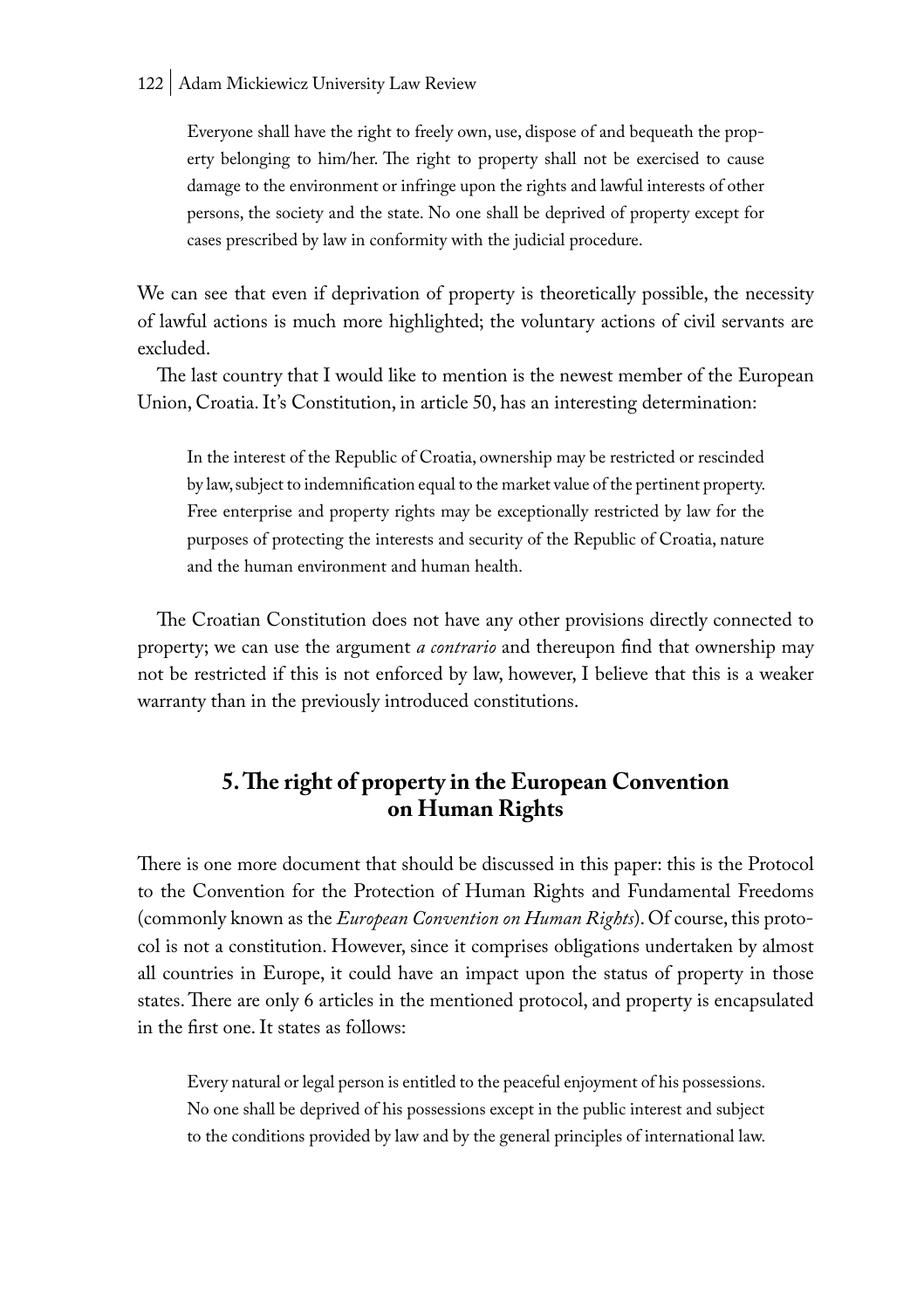However, the potential of those phrases is diminished by the next fragment:

The preceding provisions shall not, however, in any way impair the right of a State to enforce such laws as it deems necessary to control the use of property in accordance with the general interest or to secure the payment of taxes or other contributions or penalties.

Since the question of what is *necessary* is left to the interested states, the general impact of this provision is rather weakened. However, some judgments of the European Court of Human Rights show that the Protocol's provisions are not without effect: for example, it criticised the practice of de facto expropriation in Turkey without any formal declaration of transfer of ownership. It also worked on post-conflict cases in Bosnia and Herzegovina, as well as in Georgia<sup>15</sup>.

### **6. Conclusions**

The main goal of my paper was to describe briefly the ways of regulating property rights in selected constitutions of European states. As has been shown, the generally accepted provisions do not differ very much, however, some of them may be rated as worse than others: this refers to those which do not include precise enough warranties, while others contains dangerous wickets for forfeiture. Despite that fact, it must be said that property is generally still perceived as one of most important values and its protection is satisfactory. I strongly believe that this will be continued in the future. After the fall of communism, capitalism is widely accepted as the economic system in Europe and private property as the basis of that system, therefore, we can expect the continuation of the protection of property on a constitutional level.

#### **Biographical reference:**

Wawrzyniec Żbikowski – is a student of Law and simultaneously of Eastern Studies at the Adam Mickiewicz University Poznań, Poland. His main academic interests include public international law, international humanitarian law, constitutional law and the political situation of countries of the former Soviet Union, with particular regard to Armenia.

<sup>15</sup> A. Buyse, Three Property Right Judgments [online]. ECHR BLOG [access: 2013-10-27]. Available at: <http://echrblog.blogspot.com/2010/06/three-property-rights-judgments.html>.